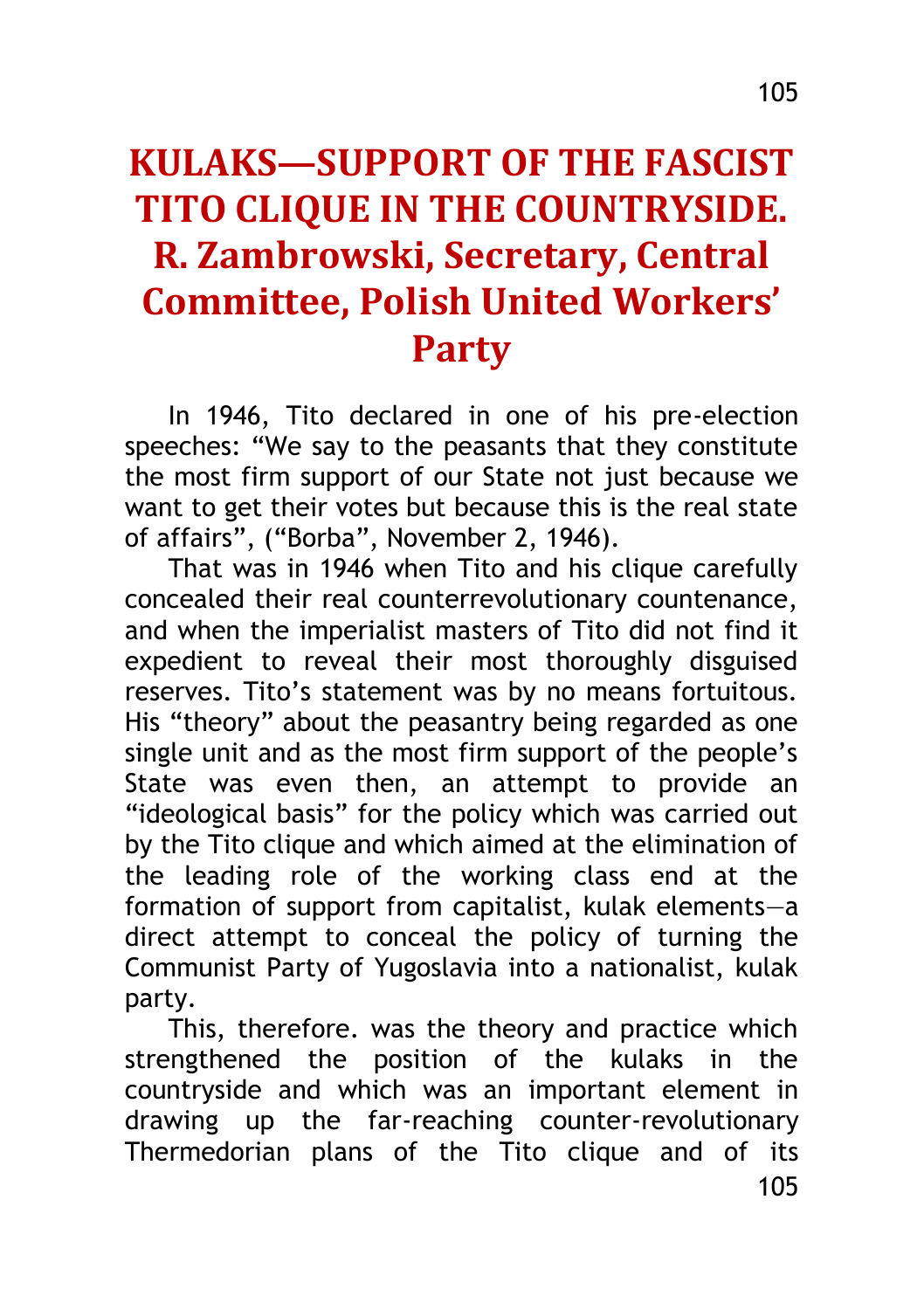imperialist masters.

Lenin teaches: "They, the kulaks and parasites, are enemies no less formidable than the capitalists and landlords. And if the kulaks are not dealt with; if we do not cope with the parasites, the return of the tsar and the capitalists is Inevitable.

"The experience of every revolution that has hitherto occurred in Europe offers striking corroboration of the fact that revolution is inevitably doomed if the peasants do not throw off the domination of the kulaks".

After the liberation of Yugoslavia was effected, thanks to the victory of the U.S.S.R. over Hitlerism and to the direct assistance of the Soviet Army, the Tito clique, in an attempt to divert the attention of the Yugoslav people from the rich experience of the peoples of the U.S.S.R. and the C.P.SU.(B) in the Socialist reorganisation of the countryside, sought more and more openly to spread anti-Leninist views of the allegedly specific role of the Yugoslav kulak. This "theory" was later formulated in detail by Behler, the Titoite Vice-Minister of foreign Affairs an exposed American spy. He said; "We have no such kulaks as were in the U.S.S.R. Our rich peasants took part on a mass scale in the national liberation struggle and therefore they are politically matured... Should we eliminate the kulaks In order to satisfy the demands of petrified dogmatic survivals?

"Will it be a mistake if we succeed in making the kulak switch to 'Socialism without class struggle ?"

Such statements are not the exception among Titoite ring-leaders. For example, Bakaric, Premier of Croatia, described the Yugoslav kulak in the following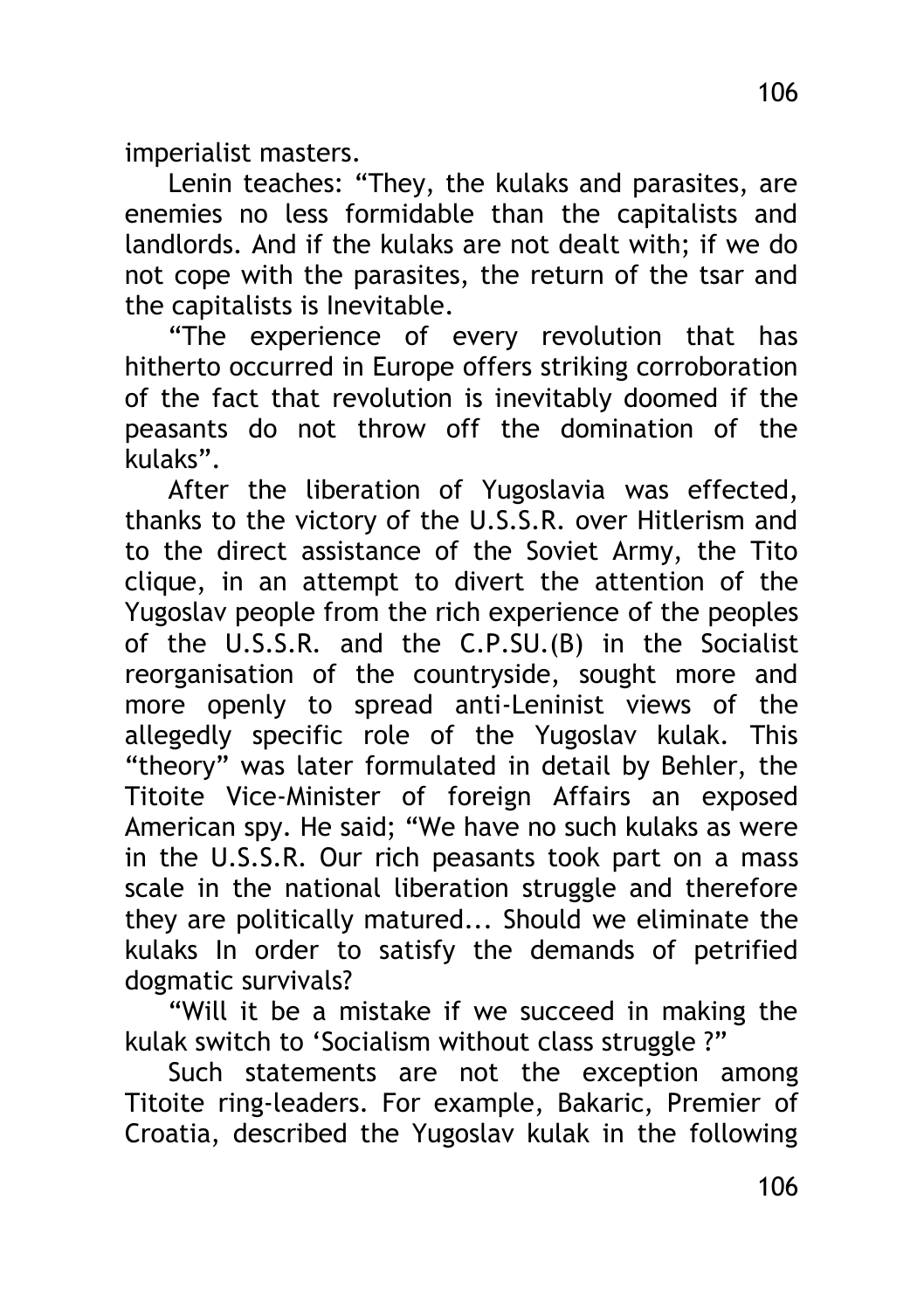way : "He likes Social ism and wants collectivisation". Blagoje Neskovic, another "pillar" of the Titoite regime declared; "We should not encourage the fiction of any class struggle in our country. Our kulaks are not like those in the U.S.S.R. and therefore they should be treated like the working peasantry. We should draw the kulaks into the people's government committees, into the People's Front, co-operatives, and so on."

In keeping with these principles the Tito clique began, immediately after the liberation of Yugoslavia, to carry out the policy of extending (he People's Front by drawing in the kulaks, thus preparing support for itself in the countryside for a counterrevolutionary coup d'etat.

With this aim in view the Titoites extolled the ostensible services of kulaks during the partisan struggle, and also, in this connection, circulated conceptions negating the class struggle in the Yugoslav countryside. Such tales about kulaks who, in the course of the national liberation war, had allegedly "reeducated themselves" and had become "collectivists" and "socialists" were disseminated with the aim of preparing an unbridled nationalist campaign to accompany the obvious switch of the Tito clique to bourgeois nationalism.

The complete switch over of the Tito gang from bourgeois nationalism to fascism and to open betrayal of the national interests of Yugoslavia to Anglo-American imperialism, has found striking expression in the intensified development of the kulak policy of Tito fascism in the Yugoslav countryside. As is known, Tito, Kardeli, Diilas and Piade are fussing about with falsified figures concerning the growth of "planned" industrial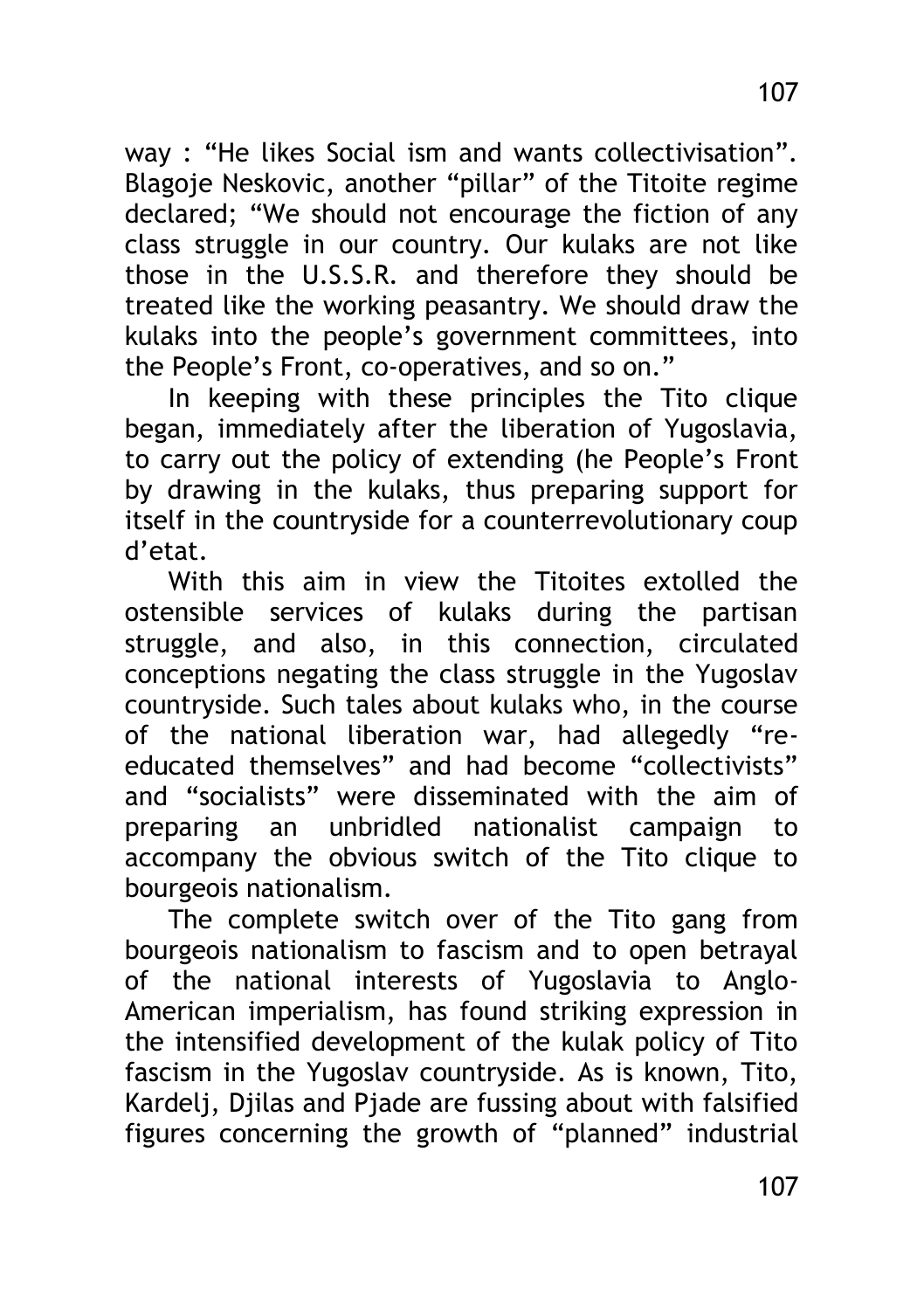output, and also with fie expanding figures of pseudoco-operatives in the countryside, seeking to present this as the "building of Socialism" in Yugoslavia.

The real meaning of this refined fraud is revealed, incidentally, by the fact that the only people who, are ready to testify that this is "Socialism" and who are zealously praising it are the Anglo-American imperialists, their intelligence services and agentsparticularly all kind of trotskyite rabble.

The policy of the Yugoslav rulers in the countryside is of a kulak-capitalist nature. The pseudo-co-operatives forcibly implanted in the countryside, are in the hands of kulaks and their agents and are weapons for the exploitation of the broad masses of working peasantry.

The direct switch over of the Tito clique to the imperialist camp, and the counterrevolutionary nature of the power ii established, have resulted in a radical, qualitative change in the economic structure itself.

In his work "About Marxism in Linguistics" Comrade Stalin gave a profound explanation of the mutual connection between the foundation and the superstructure. He said that "the superstructure is created by the foundation precisely in order to serve it, actively to help it lo take shape and gain strength, actively to fight for the destruction of 'the old foundation which has outlived itself, together with· ils old superstructure. It is sufficient for the superstructure to give, up its subsidiary role, for the superstructure lo pass from a position of active defence of the foundation lo an altitude of indifference towards it, to an attitude of equal regard towards classes, for it to lose ils quality and cease to be a superstructure". This statement assists a better understanding of the process of the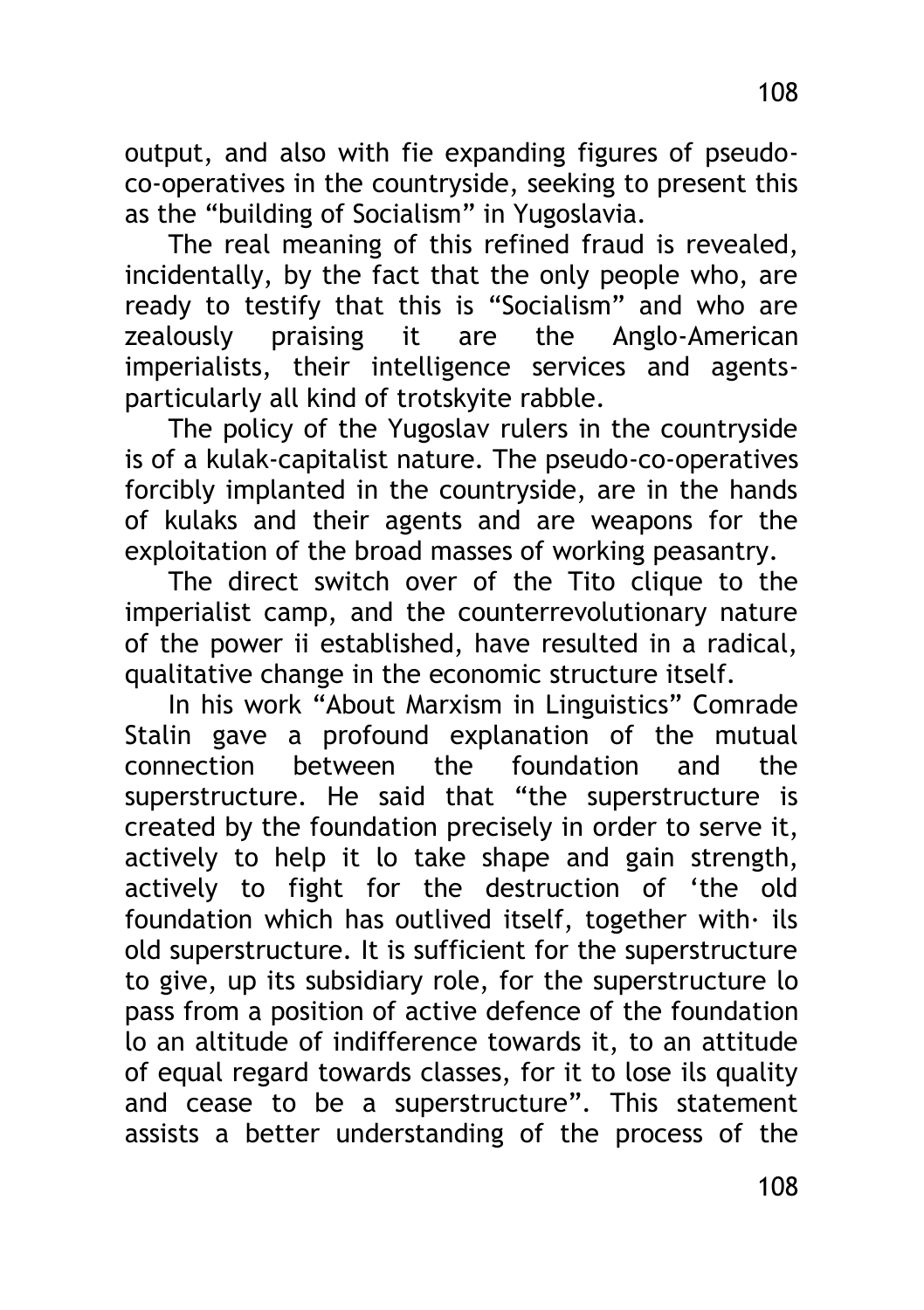elimination of the system of people's democracy in Yugoslavia by the counter-revolutionary Tito-Rankovic clique.

The development of the events since the November 1949 Meeting of the Information Bureau shows that the fascisation of Yugoslavia is proceeding rapidly, affecting the very foundation of the economic structure. The abolition of the nationalisation of industry, by the creation of so-called "labour collectives", is a further step in the restoration of capitalism, and the introduction of a fascist corporative system—a stage on the path of the restoration of private property in industry. This means that things are so developing that, in the near future, capitalists and manufacturers who were driven away by the people's masses and who, after the Tito counter-revolutionary coup d'etat, firmly settled themselves in economic enterprises as higher officials of the new regime, will take their former enterprises into their own hands.

At the same time, by unbridled exploitation and through the direct ruin of the main peasant masses, the Tito clique is speeding up the growth of capitalist kulak elements everywhere in the countryside. Kulaks—the support of the Tito regime in the countryside—have the upper hand in the political and economic life of the countryside.

The press of the Yugoslav revolutionary emigrants provides hundreds of examples of the kulaks dominating the Yugoslav countryside. Kulaks have not only established themselves in local administrative organs and in People's Front committees, but are being drawn, on a mass scale, by the fascist regime into the State, Party and economic apparatus at all levels. It is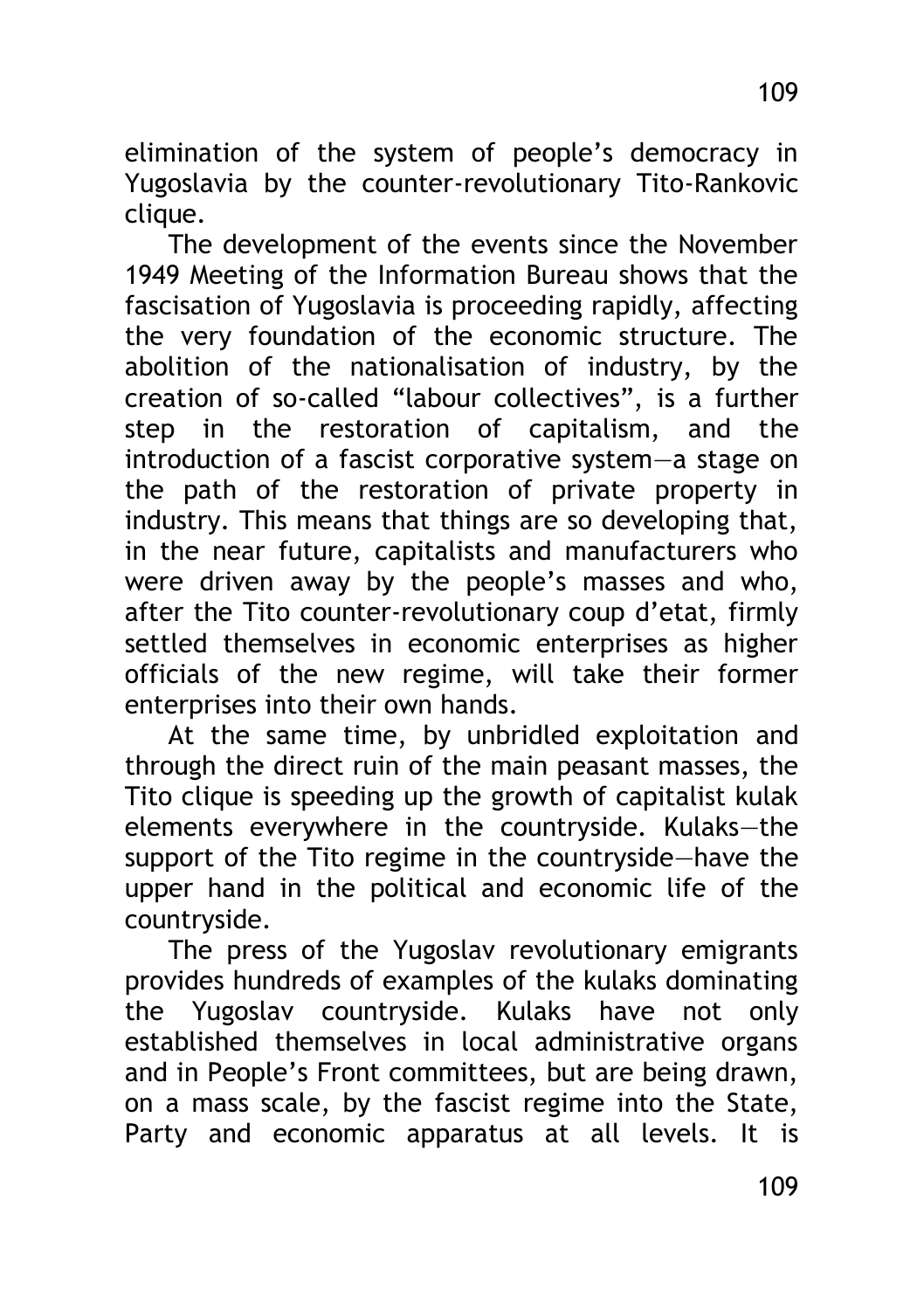sufficient to say, for example, that as early as 1948, five thousand kulaks had been accepted a "specialists" in the agricultural apparatus of the Yugoslav administration.

The policy aimed at an all-round strengthening of the kulaks is carried out on an increasingly wider scale by the kulaks themselves who are drawn into the fascist bureaucracy, into its officer and police corps and into the secret police and intelligence service organs.

The Titoites have actually abolished the law on agrarian reform, substituting it by number of government decrees and instructions which were drawn up in the interests oi the kulaks and with the direct participation of that inveterate enemy of the peoplethe Trotskyite, Mose Pjade.

Kulaks are more and more buying up, at low prices, the best plots of land from the poor and medium peasants. According to "Rabotnichesko Delo", 'the law of inheritance, which provides for enormous "taxes on heirs, has become a scourge for the bulk of the peasants and a blessing for the kulaks. This law forces the peasants to yield part of their inheritance to the kulaks in order to get money to pay taxes. In Serbia alone, during 1947, 20,000 poor, and medium peasants were compelled to sell their plots to kulaks.

The Tito clique reduces taxes for the kulaks, while the additional and ever-growing burden, arising from the feverish armaments and the swelling of the Rankovic police-terror apparatus, falls wholly on the shoulders of the bulk of the peasants, on the working people of town and countryside.

Thus, the "top secret" Order No. 17 of March 18th, 1949, of the Ministry of Finance of Serbia, for example,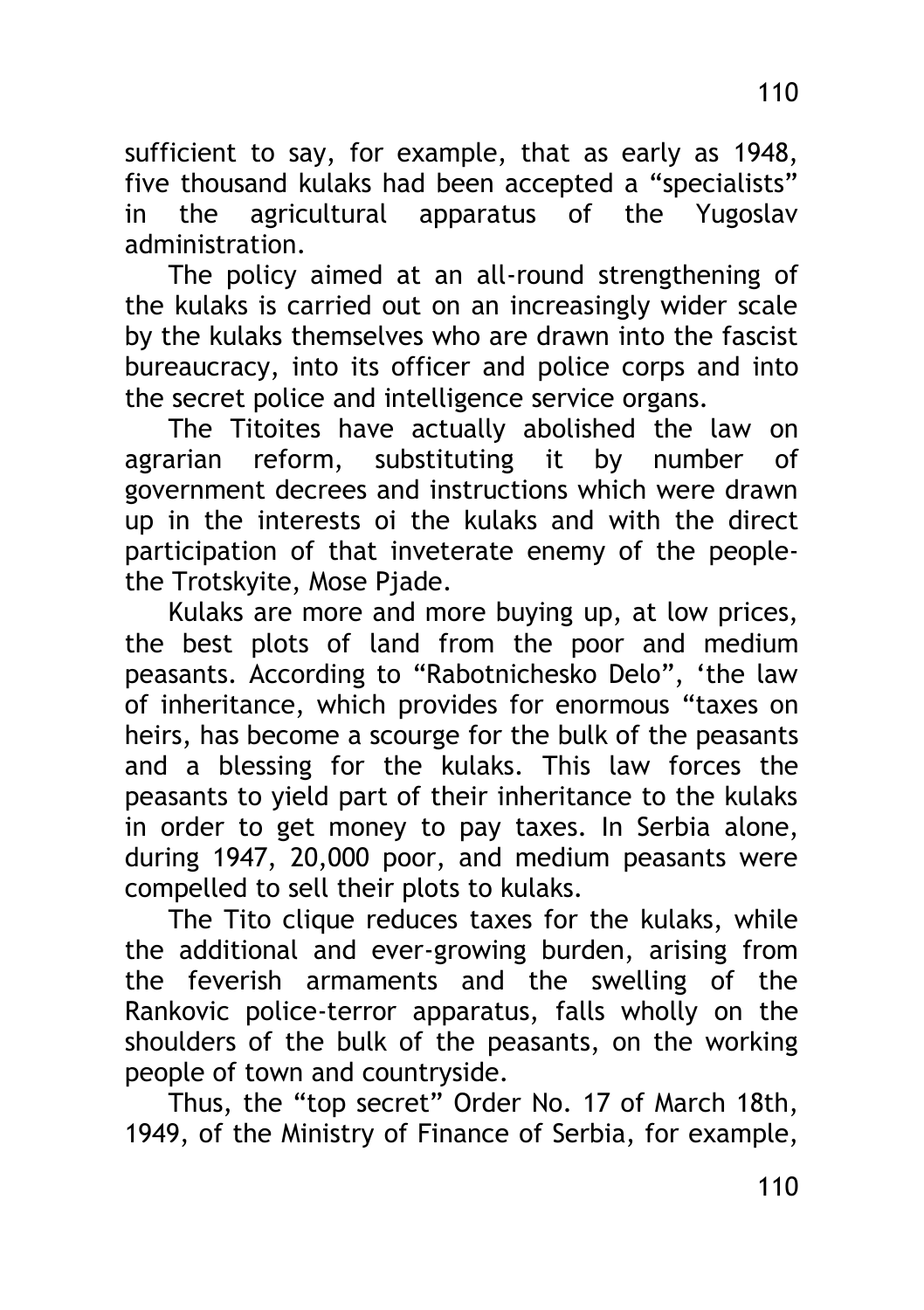as stated by Todor Todorovic, former Assistant Finance Minister who fled to Bulgaria, instructs the provincial authorities to revise the kulak taxes. In the Pancevo district, taxes imposed on the kulaks were reduced from 200 million dinar to 110 million dinar; in the Negotin district, from 112 million to 65 million and in the Pozarevas district from 110 to 70 million dinar.

The policy of purchasing agricultural produce, a considerable part of which is intended for export to the capitalist countries, obviously favours the kulaks. According to the fascist decree of October 15,1949, relating to obligatory State grain deliveries during 1950- 1951, peasants possessing from 2 to 3 hectares of land have to sell up to 4.5 centners of grain per hectare from 3 to 5 hectares up to 8.5 centners, and those possessing over 15 hectares from 2.5 to 15.5 centners per hectare. This last figure of 155 centners per hectare looks very "menacing" for the kulak at first glance, but considering that he dominates the local organs of authority which define the rate oi the tax, in practice we find that the poor peasant has to deliver 4.5 or 8.5 centners per hectare while the kulak is able, and mostly does, deliver considerably less, since the law provides for the lowest quota delivery of only 2.5 centners per hectare. The "just" arrangements for the Titoite meat deliveries etc. are very much the same.

The so-called system of linked prices has become a source of enrichment for the kulaks and a means of exploiting the poor peasants. This system, introduced in connection with the acute shortage of both agricultural and industrial produce, is based on the arrangement that peasants who sell produce in excess of obligatory deliveries receive special cheques, in exchange for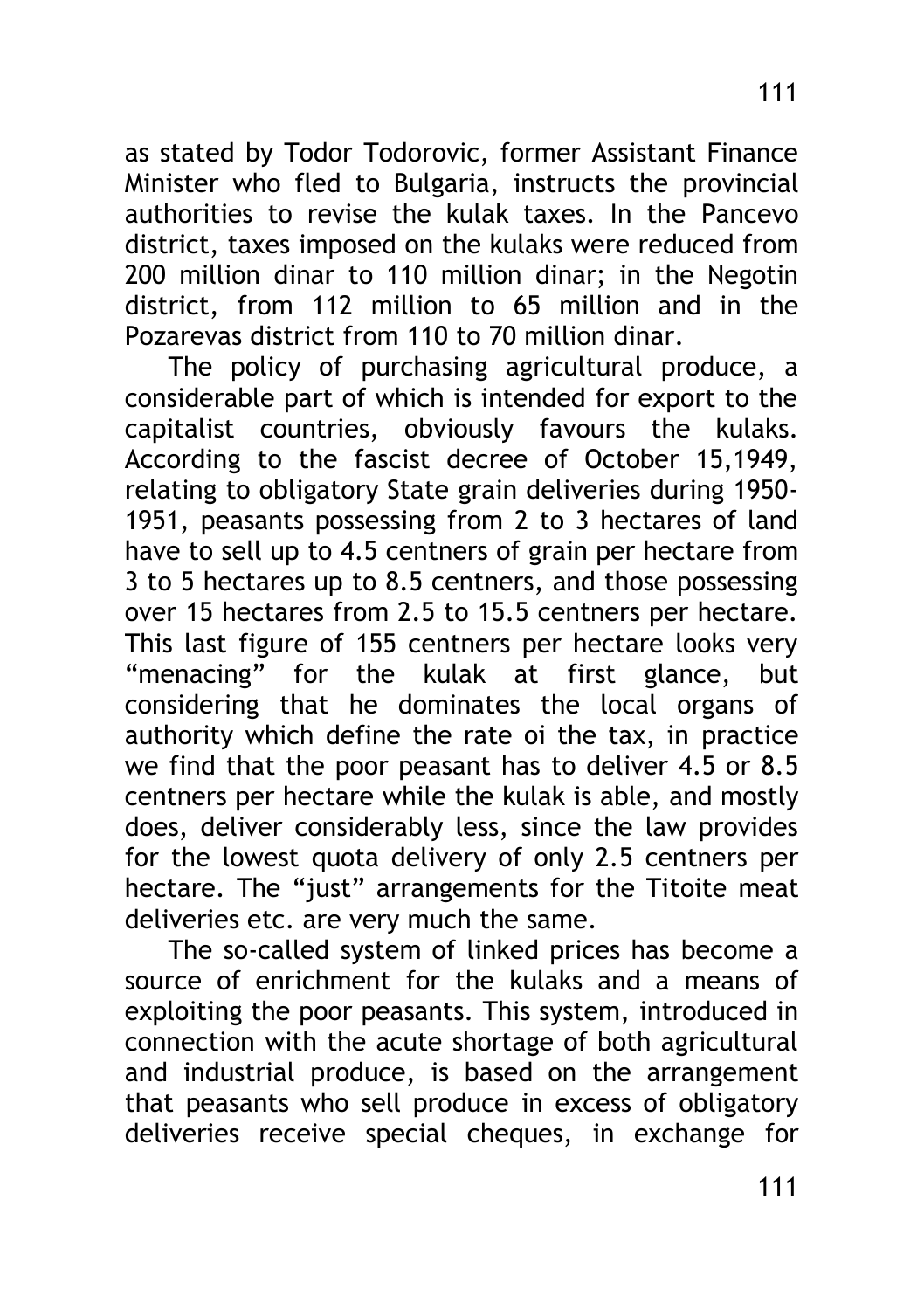which they may acquire certain scarce industrial manufactured goods. It goes without saying that the kulaks who have the greatest quantity of surplus produce, amass nearly all the cheques and indulge in speculation, selling these cheques to the poor.

The Tito clique tries to cover up all this policy of shameless exploitation of the mass of the peasantry, encouragement and the strengthening of the kulaks, by noisy talk about the "speedy growth of Socialism in the countryside" in the shape of pseudo-producer cooperatives, so-called "zadrugi" which, according to Yugoslav statistics for January 1,1950, now number 6,615 embracing 329,650 farms and 1,812,000 hectares of land.

The Titoites have the insolence to compare this statistical data of the growth of the kulak pseudo-cooperatives with that of the development of producer cooperatives in the People's Democracies, a movement, which, in the ever-sharpening struggle against the kulaks unites, on the voluntary principle, ever-wider masses of poor and middle peasants into collective enterprises of a Socialist type.

The experience of the People's Democracies teaches us that this movement develops all the more quickly, the more consistently and ably the Communist and, Workers' Parties exercise, in practice, the Lenin-Stalin instruction: "Rely on the poor peasant, strengthen the alliance with the middle peasant and fight against the kulak."

The very modest experience as yet, of the development of producer co-operatives in people's Poland proves, without a doubt, that as soon as producer co-operatives spring into being without a sharp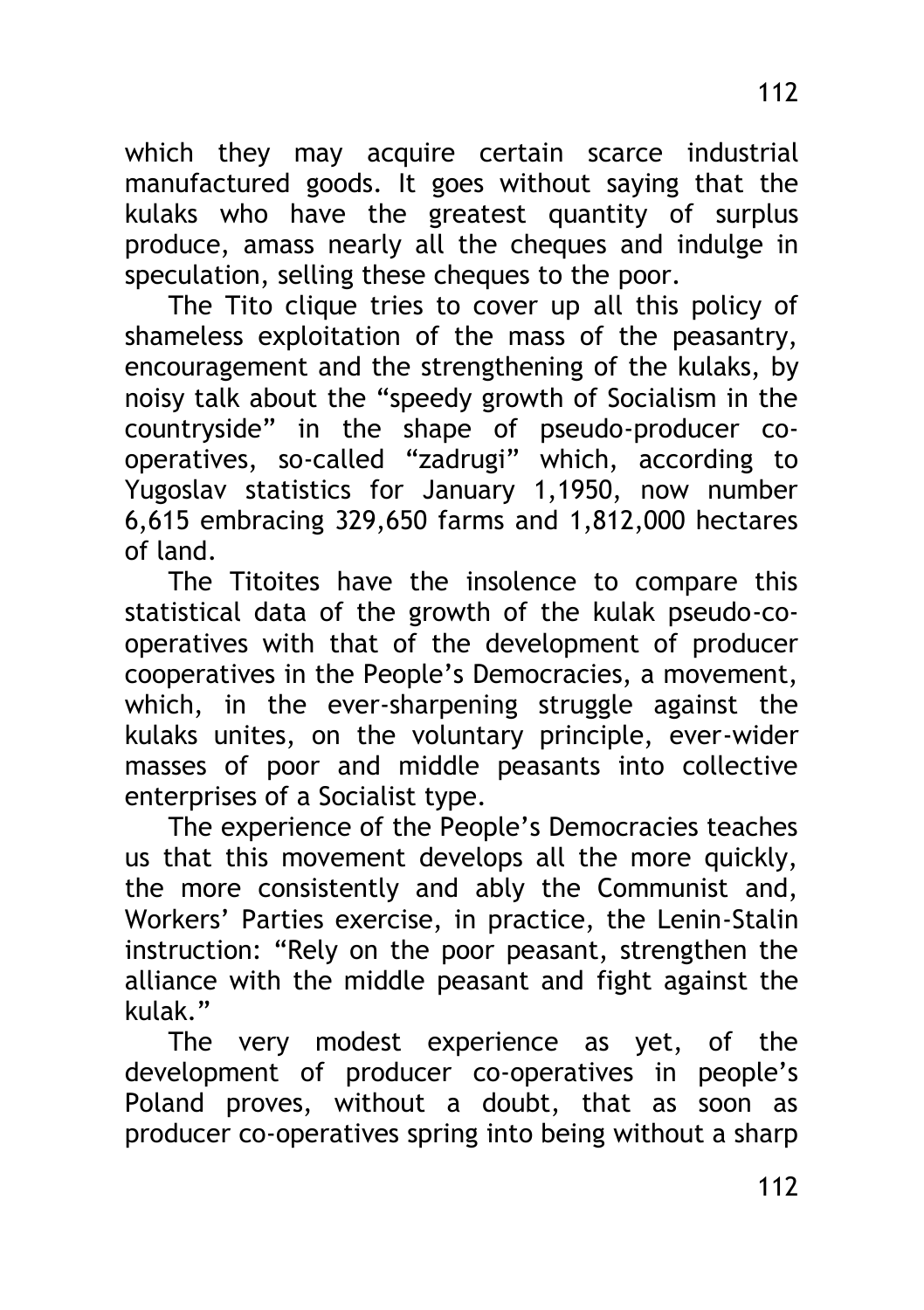struggle against the kulaks, and as soon as vigilance becomes weaker in the leadership of the producer cooperative and even among its rank and file members, so soon to kulaks or their henchmen penetrate and the very character of the co-operative is distorted and all its economic and political activities take a wrong turn.

Lenin taught that co-operatives within a capitalist state are collective capitalist enterprises.

In the conditions of the Titoite terrorist regime, which uses force to drive the poor and middle peasants into the "zadrugi", this kulak pseudo producer eooperative develops into a compulsory collective enterprise which is a special form of development of capitalism in the Yugoslav countryside.

The producer co-operatives created In Yugoslavia are not Socialist either in form or content but have become a specific form of intensified exploitation of the poor and middle peasants by the kulaks.

The chairman of the Titoile "zadrugi" in the village of Knezpolje in Bosnia, is the brother of the Titoite general, Vlaiko Silegoric, a kulak and bourgeois politician prior to the war and Deputy of the Skupshtina from the Radical Party. The poor cultivate his land of 100 hectares. His income in cash and kind exceeds the income of all 15 members of the "zadrugi" put together.

In the co-operatives of the so-called general type, the kulaks receive large incomes, derived from compensation for implements, draught animals and land, whereas the poor receive only a minimum payment for their labour, Thus, for example, Gav Istvan, a kulak from the village of Rusko Selo, received over a million dinar for his implements.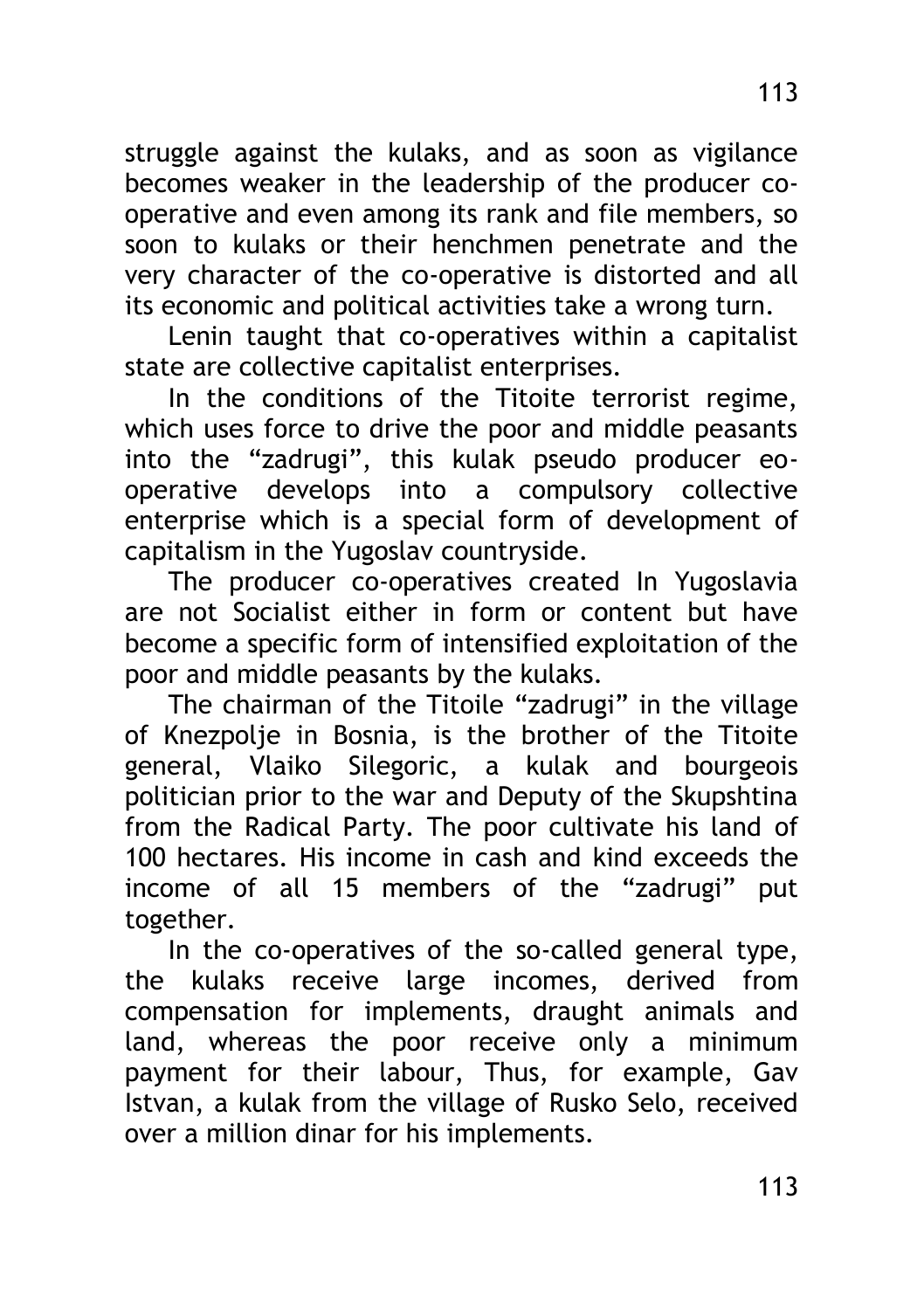Newly organised "zadrugi" often unite the communal land which is still cultivated by the poor. For instance, in the villa Vrezegrnaitsa, 92 farmsteads of the rural poor and, in the village of Raja, 30 farms of the poor peasants have been deprived of the right to use communal lands.

Some of the co-operatives consist only of the rich. For example, near Osjek, the kulak Zarenko, who before the agrarian "reform" possessed almost 180 hectares of land, organised a producer "cooperative" of 30 kulak farms. The fascist authorities naturally welcomed his "activities".

The policy of unrestricted exploitation and oppression of the peasant masses, the ruthless rule of the Titoite hangmen is causing rising indignation among the toiling peasantry giving rise to resistance which is spreading throughout the country and assuming different forms, including armed defence against the Titoite bashi-bazouks.

The resistance of the toiling peasantry to the Titoite regime is displayed mainly in unfulfillment of sowing plans. According to official data in Serbia, by May 8, 36 per cent of the acreage remained unsown; in Croatia, 55 per cent; Bosnia and Herzegovina, 49 per cent; Slovenia, 63 per cent; Macedonia, 65 per cent; Montenegro, 75 per cent. From this it follows that only 45 per cent of the arable land in Yugoslavia was sown. Resistance is also revealed in the mass slaughter of cattle by the peasants, in the disintegration of many "zadrugi" where the peasants openly revolt against kulak exploitation, and also in the increasing number of occasions when peasants refuse to supply compulsory State deliveries and so forth.